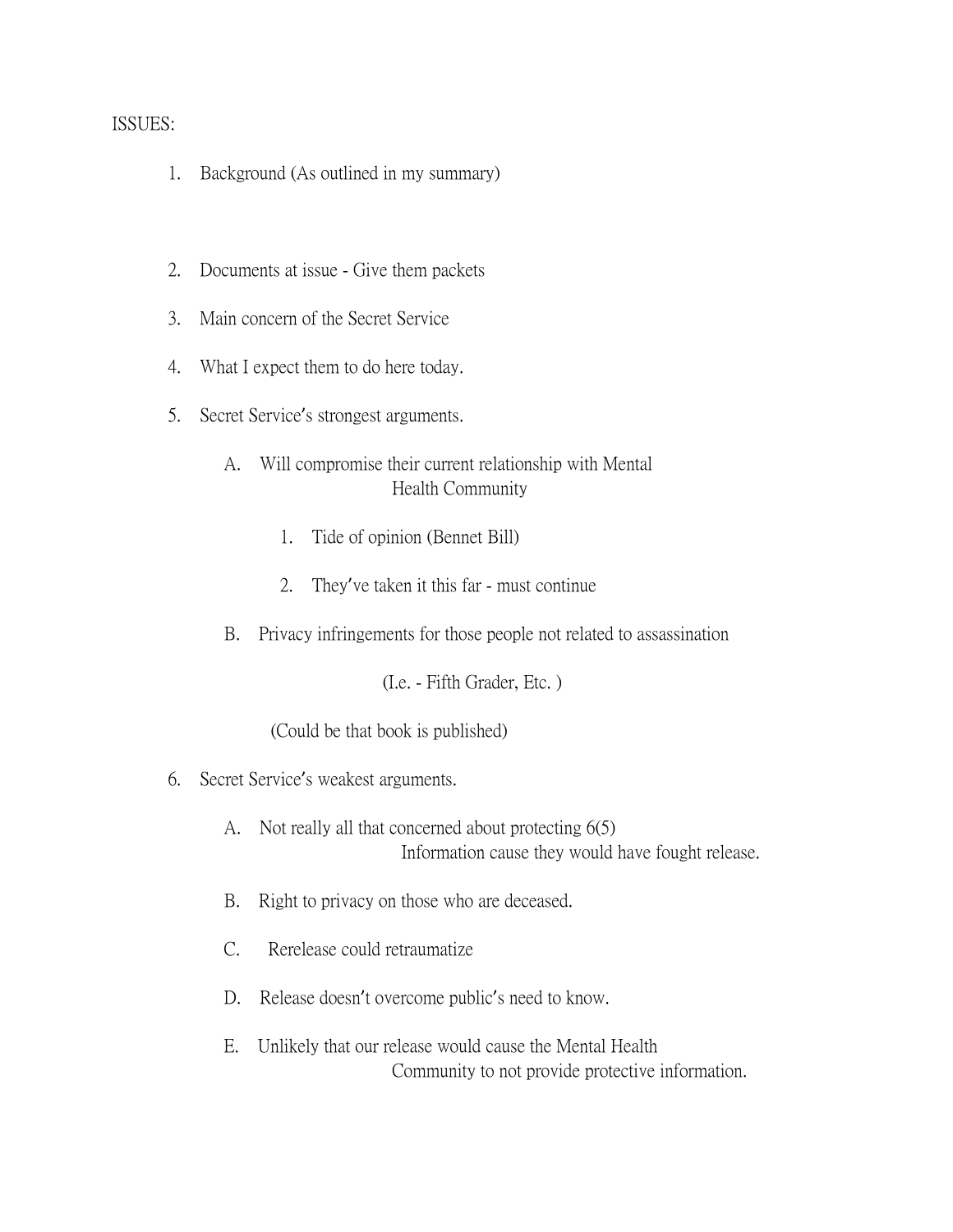| . . |     |
|-----|-----|
|     |     |
|     | o m |

## 7. Our strongest arguments for release.

- A. Truest to our statute.
- B. Our job is to get all the records out.
- C. We can't say for certain whether something is unrelated to the Assassination. Again - our job is to get all the records out

## and

Then have the researchers take a look

- E. The evidence is incredibly important spans a short time frame
- 8. Problems with us releasing these documents.

## RECOMMENDATIONS (One of two options)

- 1. Release all names
	- A. Most true to our statute.
	- B. No unanswered questions.
	- C. This evidence is incredibly important and only spans a short time Frame. Secret Service one of the agencies most criticized by WC
	- D. Does the Board want to go to President because this is what will happen
	- E. Weighs towards favorableness some of these names have already Been released.